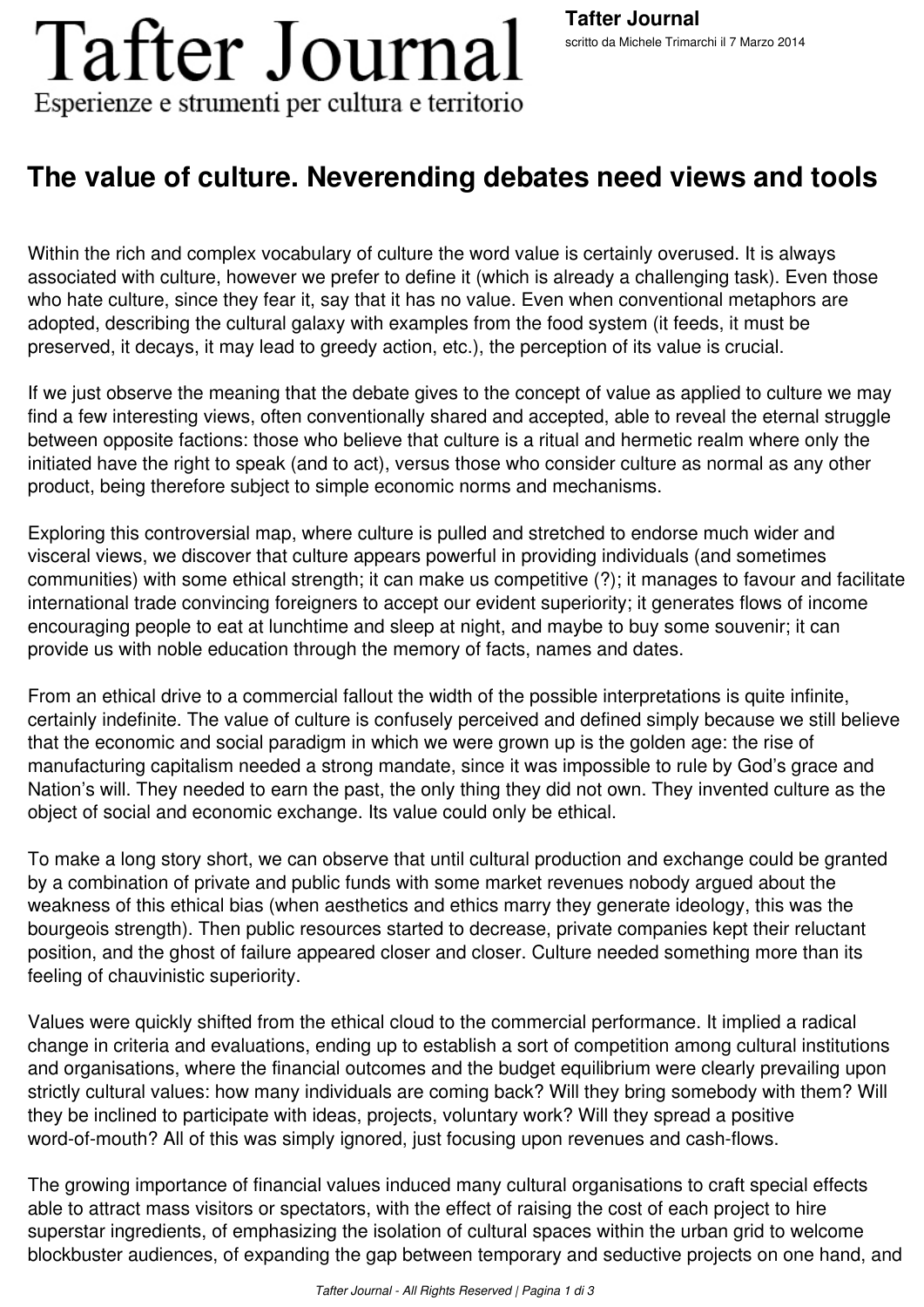### Esperienze e strumenti per cultura e territorio

permanent activity on the other hand. Of course the presence of some special effect, although expensive and schizophrenic, did not exert any impact upon the cultural choices (how to exhibit pieces in a museum, how to stage a show in a theatre).

The progressive loss of a self-sustained connection with the perceptions and expectations of a rapidly evolving society was the predictable outcome of such a passage between the two extremes in the range of values, from a purely spiritual to a concretely material one. And now? The present situation appears to be quite complex. On one hand the mainstream culture is still refusing any evolution, hiding itself behind the comfortable screen of a supposed – and never proved – growing ignorance: once the world was much more cultivated, this is the diffused lie which ignores the rising sophisticated urgencies of a society where the dimensional obsessions are fading away.

On the other hand, while complaints multiply many emerging creative artists, project leaders, organisers, art consultants are elaborating and often crafting new and unexpected ways to offer cultural products to a multidimensional exchange system, activating new markets, depending less upon external sources of funding, establishing alliances with non-cultural organisations and milieus where culture can bring useful drivers of growth and expansion. The paradox is that such a non-conventional humus develops thanks to its invisibility: since it is not included in the official cultural realms it can build its future without eliciting any suspicion or resistance.

The question is: what is the value of culture? And the answer, although uncertain and timid, can be based upon a simple and logic view. We do need culture only because it provides us with some benefit – be it emotional, cognitive or even material – that no other human activity can give us. The key is: what is non-fungible in culture? In such a way we can accept the complexity and variety of what we define culture (from archaeology to contemporary art, from ancient music to hip-hop), but try to connect its unique content with our metabolic reaction. We need to understand and possibly evaluate the weight of culture in contemporary society. Our ancestors may have been certain about what they looked for, but we cannot replicate their orientation, we are simply different (and possibly new).

Such values can be carefully built, keeping an eye on what happens in the real world; perhaps in a few years society will appear strongly different even from what it seems now. The definition and measurement of such values should consider both the internal exchange and diffusion of culture as a powerful and unique driver for awareness, critical view, reciprocal listening, creativity and innovation, social inclusion and social quality; and, at the same time, the external flows of benefits and meanings that only culture can generate expanding its languages and contents in the rest of the world: handicrafts, production of commodities and services, international relationships.

*Alessia Palermo* and *Giulia Gulotta* face the two sides of this delicate issue, showing that we should accept the challenge of understanding and managing the value of culture paying attention to the audience, the social views, the educational seeds, and also to our international relationships and the opportunity to set a fertile dialogue with places and cultures that we do not need to conquer, but just to explore and fertilise. As a weapon or a muscle culture is useless, if we want to fight we better rely upon military or commercial strength (and it would only be a stupid waste of energy and talent). As a driver of welfare and happiness culture cannot be substituted.

*In omnibus requiem quaesivi, et nusquam inveni, nisi in angulo cum libro.*

This work is licensed under a Creative Commons Attribution-NonCommercial-ShareAlike 4.0 International